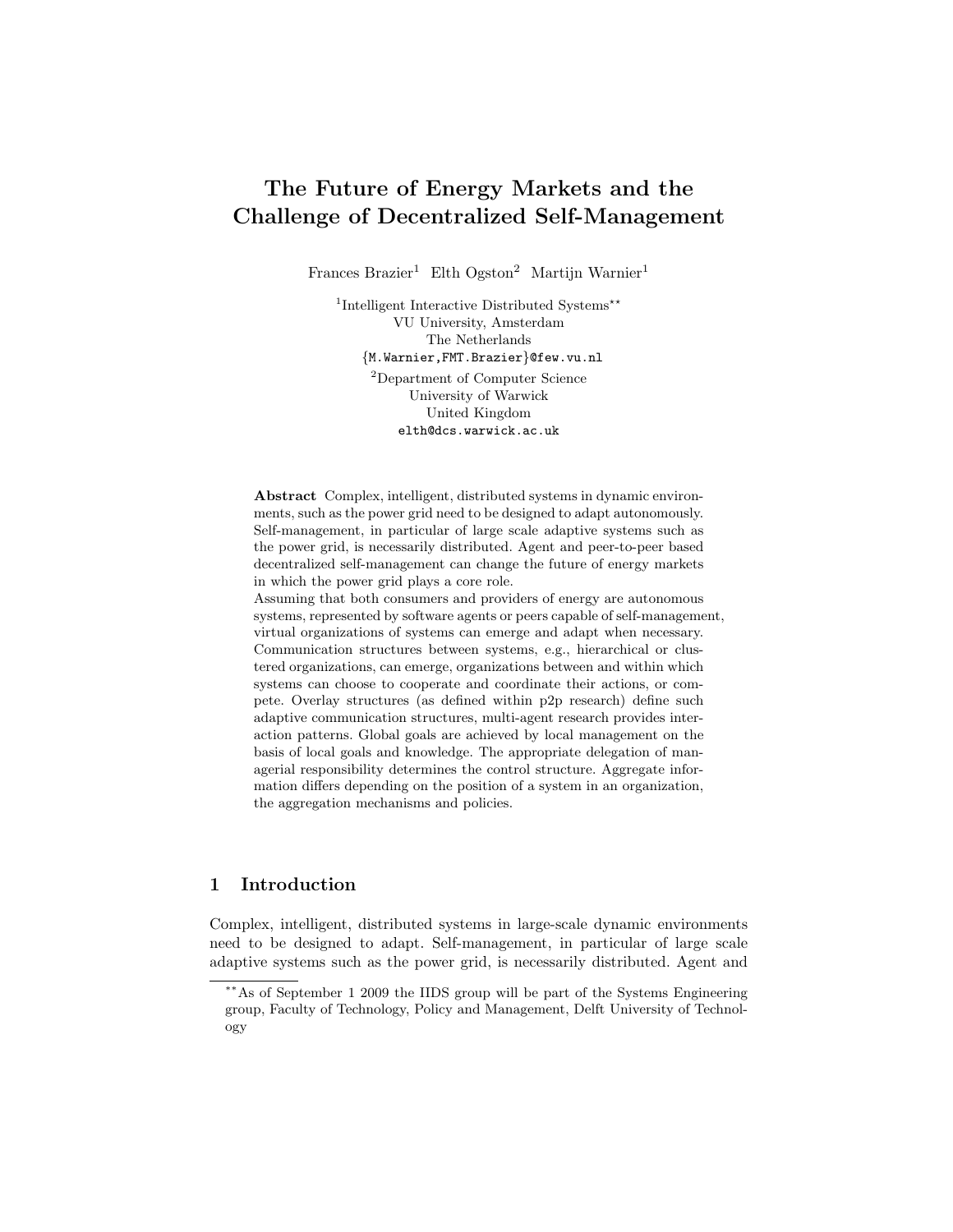peer-to-peer based decentralized self-management can change the future of energy markets in which the power grid plays a core role. Agent and peer-to-peer based decentralized self-management can change the future of energy markets.

Energy markets contain vast numbers of systems/devices that produce and consume electricity. These systems/devices are distributed across many interconnected networks, both physical and organizational, each with their own local service requirements. They operate in a complex and ever changing physical environment, and must serve the needs of a highly autonomous user group.

Decentralized self-management is the approach this paper explores. Emergent virtual organizations with local knowledge are needed to structure, and thus reduce, the complexity of global management tasks. Within these organizations, interaction protocols are needed for systems to coordinate their individual behaviors.

The total power generated by a grid, for example, must be related to the total demand, taking constraints on the transport network into account. The better this management task is performed, the more efficient the system is as a whole. In the ideal case all systems connected to a grid coordinate their plans for energy production and use, continuously adapting to take into account the changing constraints imposed by their environment and users, with minimal overhead and performance loss.

Dynamic management on the scale of an electrical grid of smart devices raises a number of key challenges with respect to most effective virtual organizations:

## – Creating and maintaining multi-level dynamic virtual organizations: Communication structures

Overlay structures define connections between agents: communication networks. These networks need to adapt to change in their dynamic environment. They also need to be maintained. They define the potential paths for dissemination and aggregation of information. Communication structures include (1) hierarchical networks, (2) semi-clustered hierarchical networks, (3) clustered network, or (4) fully unstructured networks, as depicted below in Figures 1-4. Which network structure is most appropriate for which application under which conditions is an important research question. The value of multi-level communication structures with different communication structures at different levels within an organization for different purposes, is currently a topic of research. Other research questions include determining the ideal number of systems within each network, membership criteria of networks, and recognizing when group membership should change.

– Division of management responsibility within a multi-level dynamic virtual organization:

# Control

Given one or more global goals, determining which appropriate local goals can be negotiated with/delegated to specific systems within an organization is a challenge. Which level of authority should be assigned to which network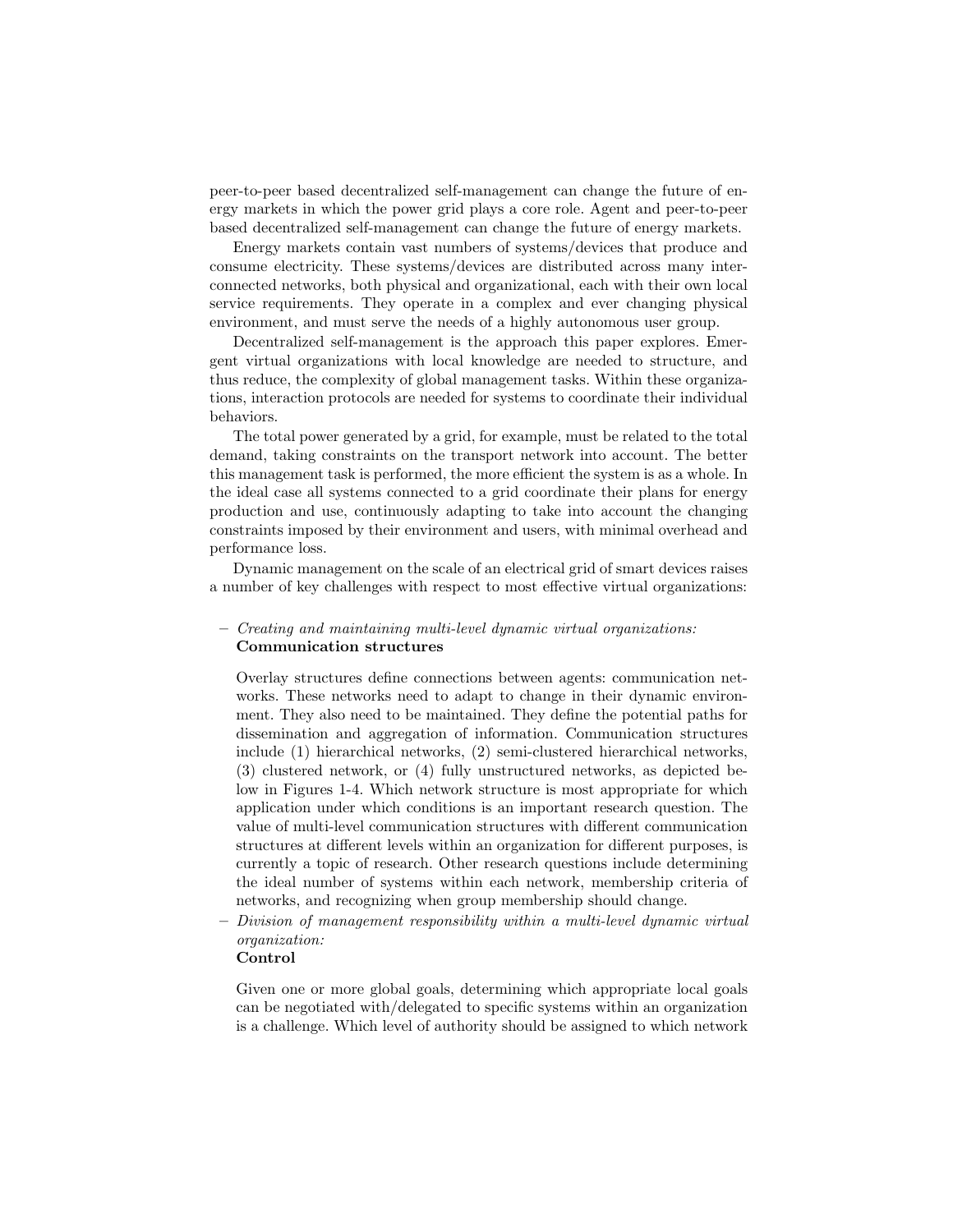



Figure 2. Semi-structured communication network

within a virtual organization? Which is most effective? Which systems can be assigned which level of authorization?

– Creating and maintaining multi-level dynamic virtual organizations: Aggregation of information

A system's location within a communication structure determines the information it can access and process, its local knowledge of system behavior. Aggregation policies and mechanisms define which information can be known where and when. Research questions include: What is the appropriate algorithm for aggregation of information? And how does simplifying or increasing the complexity of a management task at one level effect the complexity of management at other levels?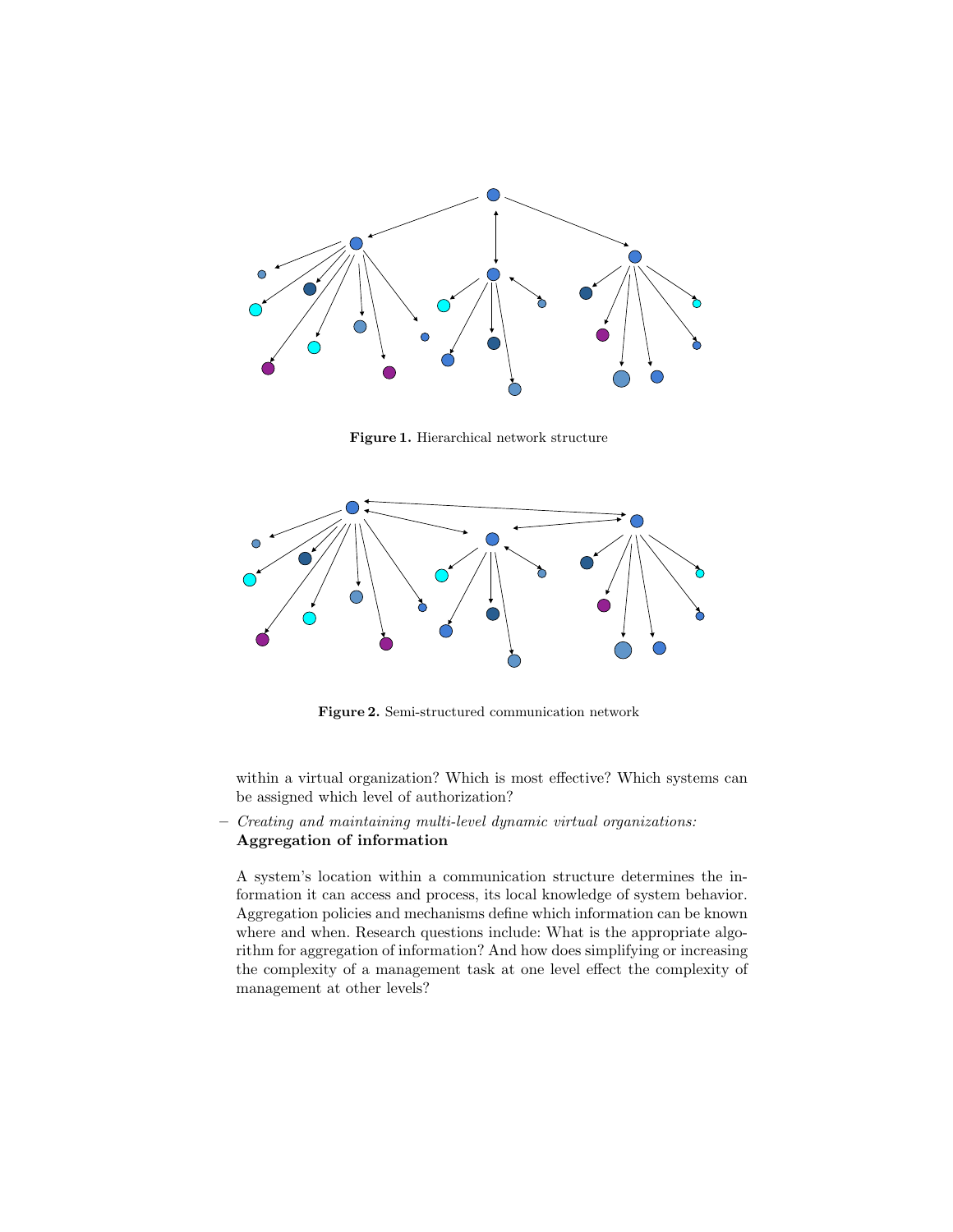

Figure 3. Clustered communication network



Figure 4. Unstructured network structures

## 2 The Future of the Energy Market

The scale and highly distributed nature of the power grid necessitates distribution of management. Virtual organizations are a means with which such distribution can be regulated: the communication structure, distribution of control, distribution of managerial responsibility.

Demand for electricity is, for the most part, although partially predictable, not controllable, and storage capacity is limited. Currently the only solution to fluctuations in demand, limited flexibility of large power plants, and strict global reliability requirements, is for providers to have more power produced than strictly necessary with a higher capacity than most often required.

Recent technological developments, however, are opening new possibilities for improving power grid management. Ubiquitous communications networks and low-cost controllers may provide the flexibility the market needs. Improvements in solar panels, domestic-sized wind turbines, and micro-CHP, and the increasingly widespread availability of high capacity batteries in devices such as electric vehicles change how and where power is most efficiently generated and stored. Current grid management systems are, however, limited in scale by their use of partially centralized decision making. Wholesale markets use a centralized clearinghouse to calculate and distribute prices and to inform participants of winning and losing bids. This means that only large power plants and utilities participate in electricity markets. To incorporate larger numbers of participants,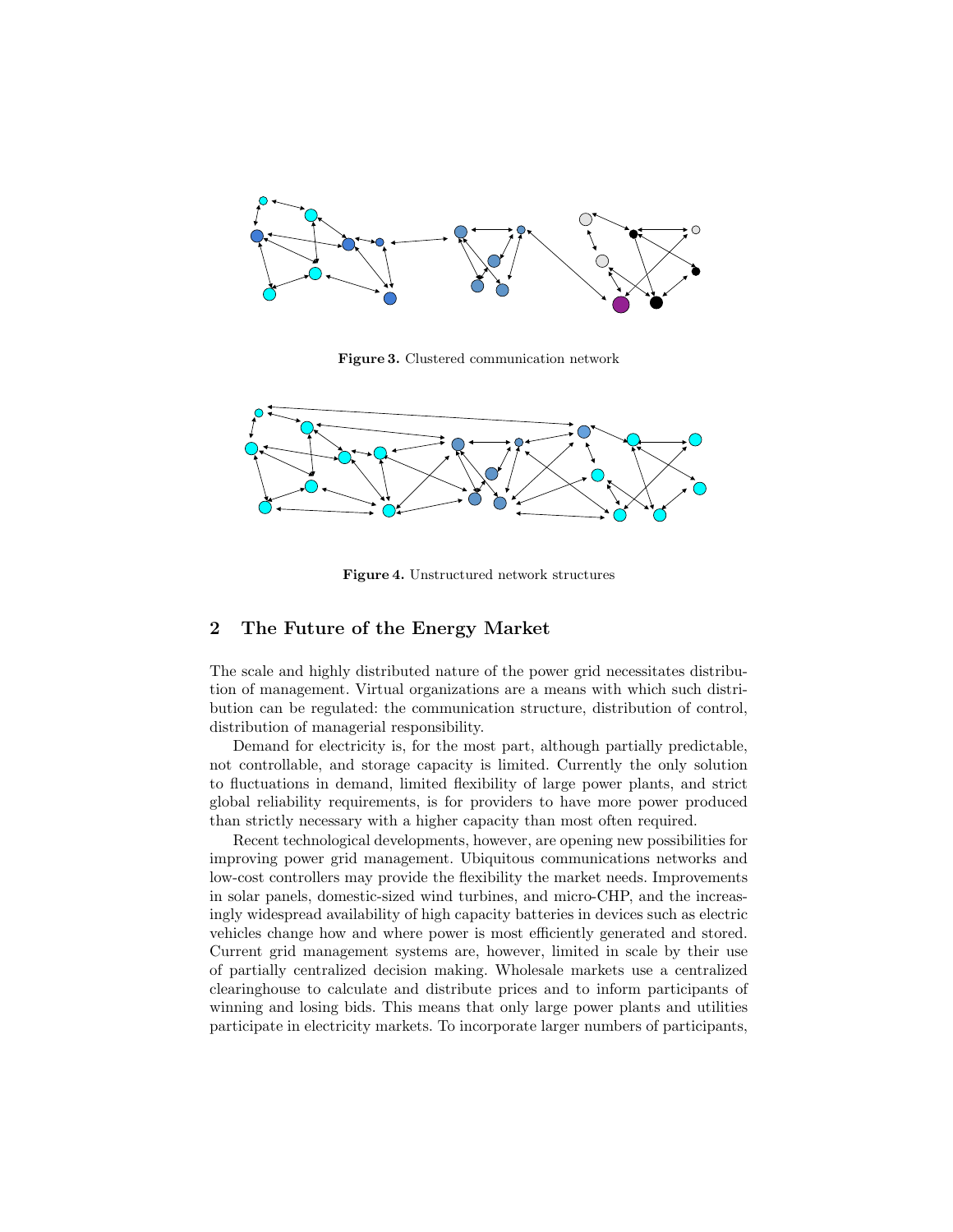further decentralization is required. Research on distributed electricity resource management (DER) addresses this problem[1,2,3], bringing together and furthering research on peer-to-peer and multi-agent systems.

## 3 Challenges of Decentralized Self-Management

Distributed energy resource management is a challenge: self management the solution proposed. This section highlights some of our research efforts in this area.

#### 3.1 Distributed self-management of individual appliances: communication and aggregation

Virtual organizations of agents define communication structures between agents, e.g., hierarchical organizations [4], between and within which agents can choose to cooperate and coordinate their actions, or compete. Dynamic organized hierarchies [5] can be used to support adaptive, aggregate, nonlinear behavior, as a means to reduce complexity. Coordination in unstructured environments entails distributed search and distributed scheduling [6,7].

Our current research in this area focuses on the level of individual appliances. Global stabilization of the energy consumption of an electricity network (power grid), by minimizing oscillations of all thermostatic controlled appliances (TCA) within a single household, is the goal. Such devices, for example, refrigerators, air conditioners and water heaters, consume 25% of the total energy supply in the USA [8]. Self management of these devices could potentially have a significant effect on the stabilization of global resource consumption. To this purpose software agents in TCAs autonomously and automatically negotiate their resource requirements, configurations, and SLAs, ultimately acquiring global stabilization in energy consumption, which in turn leads to higher reliability of the power grid and lower costs for consumers and producers.

This study [9] proposes a fully decentralized agent-based approach to global stabilization of resource utilization, for energy consumption, based on local coordination. The approach is threefold and can be outlined as follows: (i) Agents are members of a hierarchical virtual organization, structuring agent interactions and aggregation of agent resource requirements. (ii) A simple agent knowledge model is assumed on the basis of which resource requests are generated. (iii) Agents can make local adaptive decisions on the basis of information they receive from the agents to which they are linked. This research focuses on minimizing the oscillations of thermostatic controlled appliances. Software agents autonomously negotiate their resource requirements and configuration [10,11].

Using relatively straightforward models of energy devices this research [9] has shown that hierarchical local coordination achieves emerging convergence of the global stabilization through local knowledge, local decisions and local interactions by individual software agents. Self-management has thus shown to be feasible, as demonstrated in agent-based simulations, in the AgentScape [12]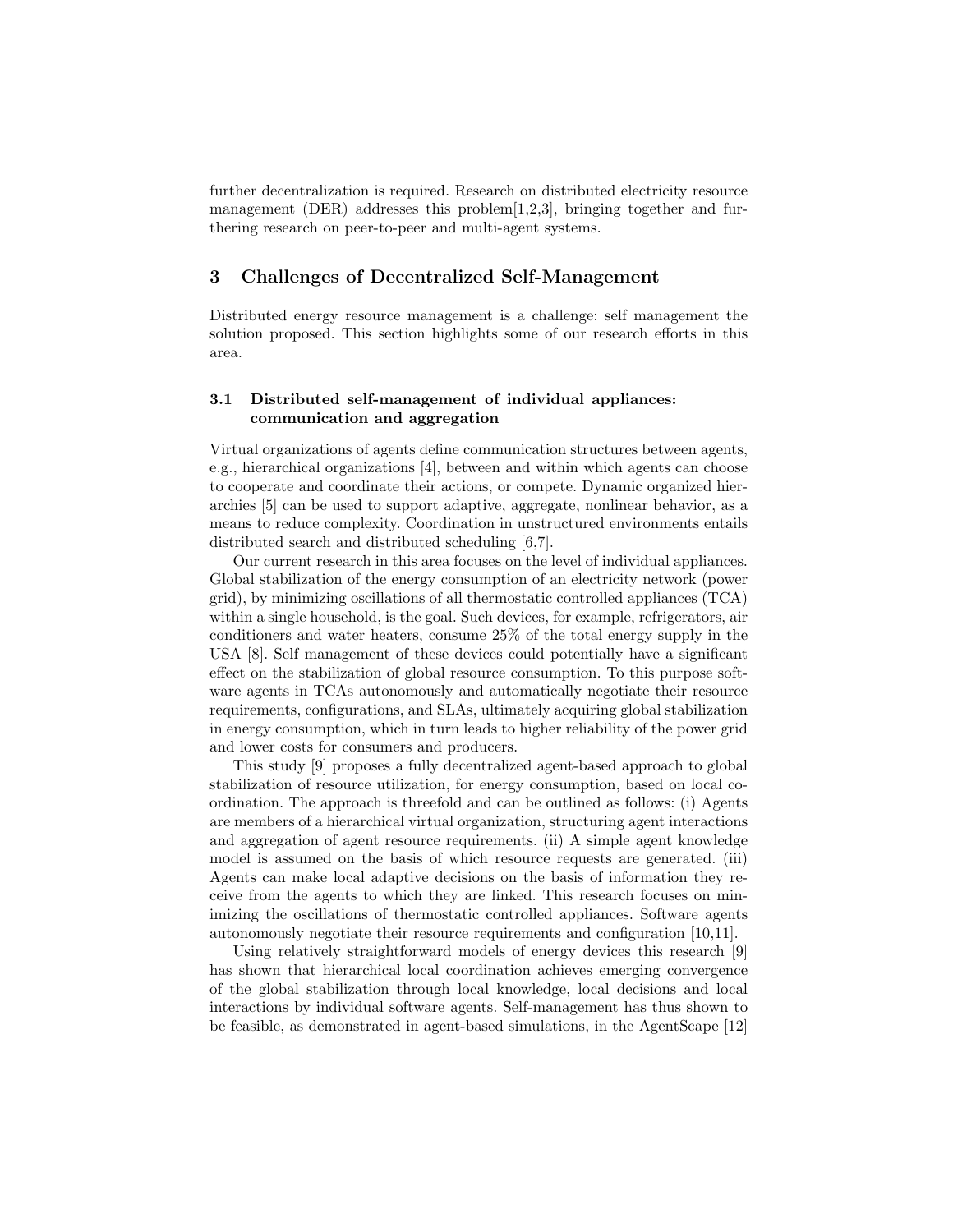

Figure 5. Layered network structures

platform. The hierarchical organization plays an important role in the proposed method. Current research therefore focuses on peer-to-peer based self-managed robust hierarchical topologies designed to adapt to local failures, reorganizing the topology as needed on the basis of local knowledge.

In [13] an approach for building such robust hierarchical topologies is investigated. The approach is based on a 3-layer communication overlay architecture for self-organization. Figure 5 depicts the approach. Communication between the different network layers (as one depends on the other) is not depicted, but is a essential to the approach.

## 3.2 Self management in virtual power stations: managerial responsibility

How management can be most effectively divided between parties in distributed energy resource management problems is another issue our research addresses. Virtual power stations consisting of a large number of nodes, such as office buildings, each with a small amount of generating capacity group together to form an entity that can participate in an electricity market [1,14]. Control agents on each node manage local resources and interact with each other to achieve global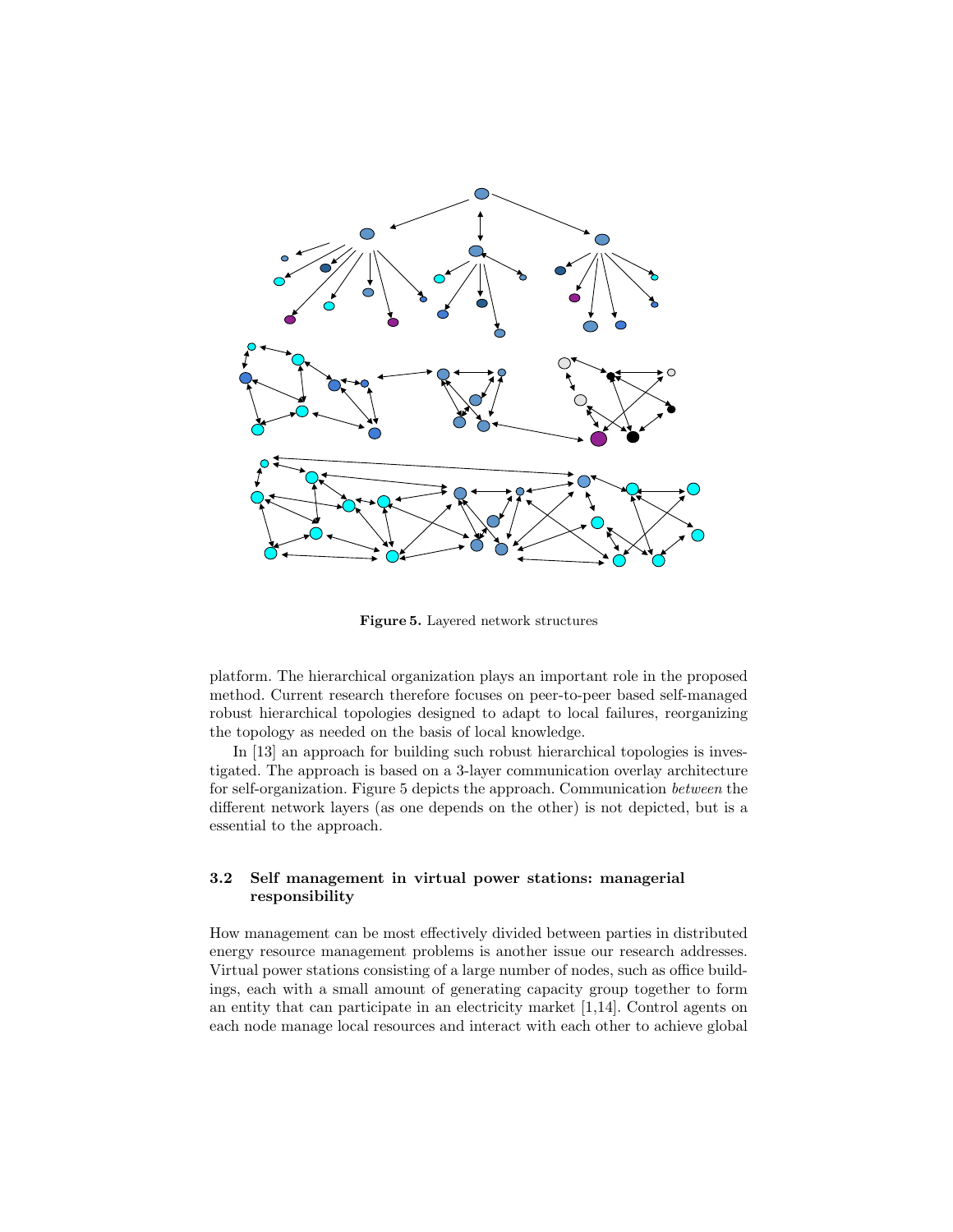goals. In our research a scenario based on the measured output of a photovoltaic installation in Newcastle, NSW, Australia, and price data taken from the Australian National Electricity Market has been used to study different management options. The amount of profit that may be realized under different forms of distributed management in realistic operating conditions has been compared.

There are many ways in which a resource management task, like that encountered in DER and in this scenario, can be divided between locations. Methods can be classified by where final authority for resource use is located. Authority can lie with a central overseer, for instance as commonly used in computational grids to plan and allocate jobs so as to make optimal use of a set of processors. Alternatively, management can be decentralized, with each node having authority over its own resources, as is often the goal in multi-agent systems which aim to maximize node autonomy. Or central and local managers can have complimentary tasks, as in many peer-to-peer systems where a central controller manages the composition of mostly independent groups of nodes, but within groups nodes have control of their local resources.

Which of the above methods of apportioning control is most appropriate depends upon diverse application requirements, including the degree to which the desired behavior differs from the systems natural behavior, the sensitivity of the system to parameter variations, and the independence required by individual components in order to be able to accommodated local constraints [15,16].

Understanding how various distributed management schemes influence achievable profit in a virtual power station is important because the form of distributed management employed has consequences for the required communication and computation infrastructure. Strong central coordination requires powerful servers. Frequent or precise coordination requires high capacity, reliable communication links. Advanced self-management techniques require system monitoring as well as complex devices on which to run local control agents. The benefit of a management scheme may therefore be outweighed by the cost of implementing it.

Simulation experiments testing the ways these forms of management can be combined to control a virtual power station have shown that each has an important role to play. However, the quality of management in each case is less important. Weak management techniques have shown to provide substantial increases in profit. Increasing the quality of management, on the other hand, only leads to small additional gains. However, a balanced combination of loosely coordinated basic controllers may be preferable.

These results indicate that DER could benefit from exploring the right balance of control in hybrid management systems, while efforts that focus only on perfecting control at a specific point or improving coordination between points may not produce cost effective solutions.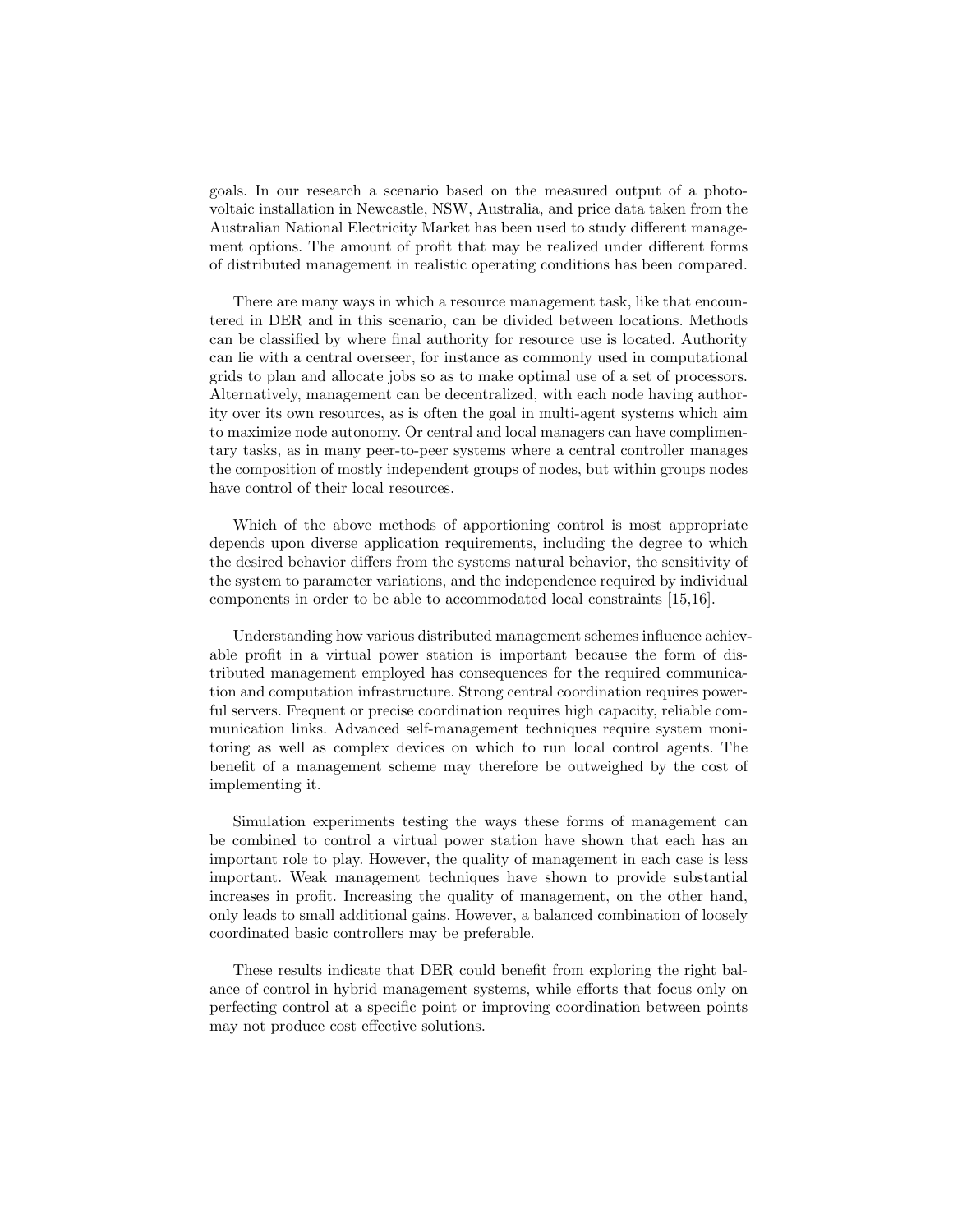# 4 Conclusions

The energy market is a complex, intelligent, distributed system in a dynamic environment that needs to adapt continually, and thus needs to be designed to this purpose. The multi-agent systems and peer-to-peer paradigms together provide a promising frame of reference for the design of autonomic self-managed configurations of systems for the power grid.

## Acknowledgments

This project is supported by the NLnet Foundation http://www.nlnet.nl. The authors thank Evangelos Pournaras for his contributions to this paper.

## References

- 1. James, G., Peng, W., Deng, K.: Managing Household Wind-energy Generation. Intelligent Systems, IEEE 23 (2008) 9–12
- 2. Ogston, E., Zeman, A., Prokopenko, M., G., J.: Clustering Distributed Energy Resources for Large-Scale Demand Management. In: Proceedings of the 1st Int. Conf. Self-Adaptive and Self- Organizing Systems (SASO07), IEEE (2007) 97–108
- 3. Varga, L.Z., Jennings, N.R., Cockburn, D.: Integrating Intelligent Systems in to a Cooperating Community for Electricity Distribution Management. International Journal ofExpert SystemswithApplications 7 (1994) 563–579
- 4. Jennings, N.R.: An agent-based approach for building complex software systems. Commun. ACM 44 (2001) 35–41
- 5. Luis, M.: Complex system modeling: Using metaphors from nature in simulation and scientific methods. BITS: Computer and Communications News, Computing, Information and Communications Divisions (1999)
- 6. Theocharopoulou, C., Partsakoulakis, I., Vouros, G.A., Stergiou, K.: Overlay networks for task allocation and coordination in dynamic large-scale networks of cooperative agents. In: AAMAS '07: Proceedings of the 6th international joint conference on Autonomous agents and multiagent systems, ACM (2007) 1–8
- 7. A., J., Davidsson, P., Carlsson, B.: Coordination models for dynamic resource allocation. In: Coordination Models and Languages. (2000) 182–197
- 8. Mazza, P.: The smart energy network: Electrical power for the 21st century. Climate Solutions (2002)
- 9. Pournaras, E., Warnier, M., Brazier, F.M.T.: A distributed agent-based approach to stabilization of global resource utilization. In: the International Conference on Complex, Intelligent and Software Intensive Systems (CISIS'09), IEEE (2009)
- 10. Hammerstrom, D.: Part II. Grid Friendly<sup>TM</sup> Appliance Project. PNNL 17079, Pacific Northwestern National Laboratory (2002)
- 11. James, G., Cohen, D., Dodier, R., Platt, G., Palmer, D.: A deployed multi-agent framework for distributed energy applications. In: 5th International Joint Conference on Autonomous Agents and Multi-agent Systems (AAMAS 2006),Hakodate, Japan. (2006)
- 12. Overeinder, B.J., Brazier, F.M.T.: Scalable middleware environment for agentbased Internet applications. In: Applied Parallel Computing. Volume 3732 of Lecture Notes in Computer Science., Berlin, Springer (2006) 675–679